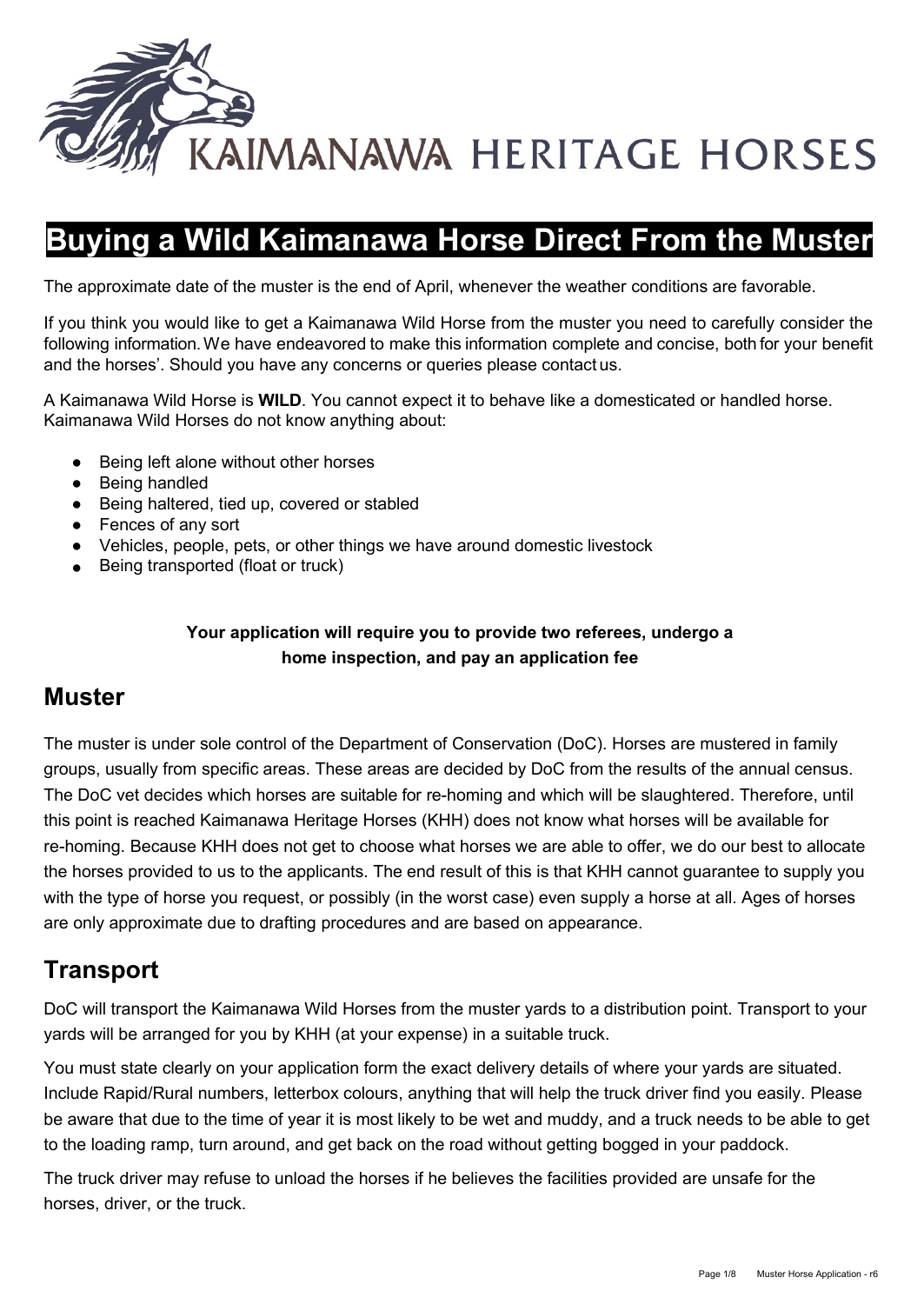# **Feed, Facilities and Training**

You will need good strong cattle yards and a loading ramp with a minimum height of at least 1.8 metres. Sheep yards are **NOT** suitable as these horses can and will jump. You must have a suitably fenced paddock directly off the yards.

Grass, hay and plenty of clean water are required when a horse first arrives. Wild Horses are not used to lucerne or grain feeds. Grain feeds should be introduced slowly. Take care in initial grazing management and feed routines. Consult a veterinarian or KHH if you need advice.

You must graze your new Kaimanawa horse with, or adjacent to, other horses. These horses have never been alone. Without the company of other horses it will fret, become stressed, or jump out of the yard, or even just give up on life.

# **Handling**

**Mares** are likely to be pregnant. It is best to do as little as possible until after she has foaled. Stress is likely to trigger an abortion in pregnant mares. – Once the mare is used to you coming into her yard with hay, water etc, we recommend turning the mare out into a paddock with a paddock mate until she has foaled. Once the foal is old enough, it is a good time to start handling.

**Other** Kaimanawa Wild Horses can be handled as soon as you feel they can cope - usually within a couple of weeks.

KHH will not transport unhand-led horses to the South Island for safety and welfare reasons. Handled horses are able to be transported to the South Island.

KHH may be able to assist you with arrangements to have your new Kaimanawa handled by a third and independent party at your cost if required. Your horses will be delivered direct to the handler. KHH recommend basic skills should be taught such as: catch, halter, lead and tie, pick up feet, and load. KHH will not be liable for the actions or costs of horse trainers or transport companies.

Horse must NEVER be tethered.

# **Stallions / Castration**

Young stallions and colts should be gelded as soon as they have been handled enough to be able to undergo this operation. Gelding must be done by a qualified veterinarian.

Stallions can be most difficult to handle. They have been known to break down fences and travel considerable distances. It is a strong recommendation that all stallions are gelded as soon as possible, because entire male horses can be unpredictable and dangerous.

KHH does not condone breeding of your Kaimanawa while there are unplaced horses from the muster being sent to slaughter. KHH offers a rebate of \$75 on receipt of a veterinary certificate for every mustered horse you have castrated, only after the full payment of your horses and transport has been received.

## **Worms**

These horses have high worm burdens and may be lice-infested when captured. KHH will treat your Kaimanawa with a pour-on wormer before they are delivered to you. It is imperative to treat your Kaimanawa with a broad spectrum wormer as soon as possible because your horse will still be carrying a heavy worm burden. Please check for lice and treat if necessary.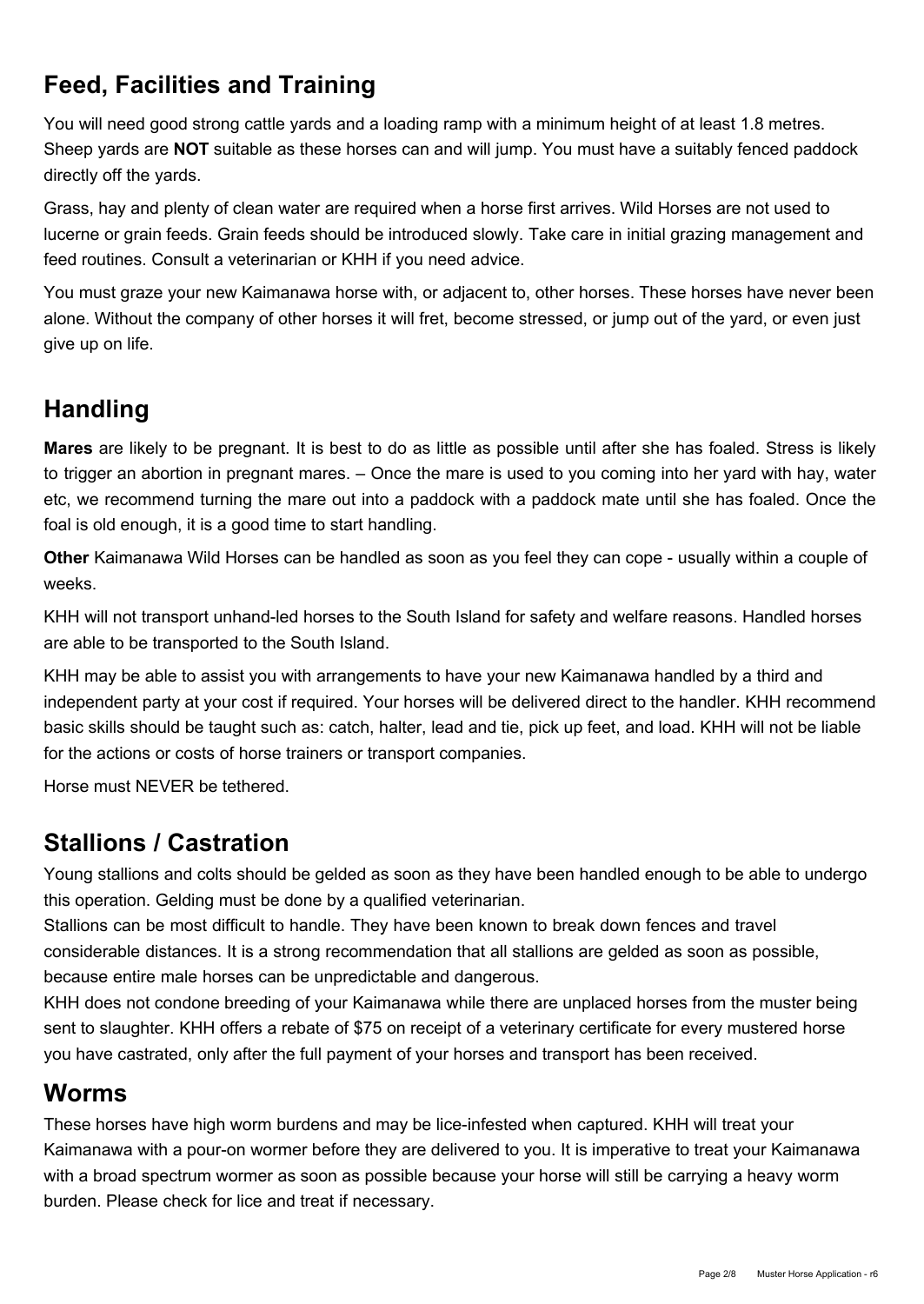# **Costs (inc GST)**

The price of the **first horse** is \$250.00, and **additional horses** are \$220.00 each.

**Mare and Foal** combinations are a special price of \$400 for the first pair, and \$370 for additional pairs.

These prices include one-year KHH membership and horse registration.

You will get a \$75 gelding rebate on receipt of a veterinary certificate.

**Transport costs** are dependent on distance, time, and numbers. Costs are either payable directly to the transport company, or to KHH. Expect to spend upwards of \$150 per horse, depending on location within the North Island.

The application fee is \$100 and **must** accompany your application for it to be considered. This fee will be deducted from the purchase price of the horse. The application fee is not refundable once KHH has commenced processing your application. It will only be refunded if, due to a shortage of mustered horses, KHH cannot supply you with a horse.

The balance of payment for your horses is due within 7 days of date of invoice of the horses.

right to uplift the horses supplied to you and to recover from you any costs of debt collection incurred by **Please email your application form to:** muster@KaimanawaHeritageHorses.org The horses remain the property of the Kaimanawa Heritage Horse Welfare Society until paid for in full, including transport costs payable to KHH. [Should you decide not](mailto:muster@KaimanawaHeritageHorses.org) to pay for your horses, KHH reserves the KHH.

# **Kaimanawas**

Kaimanawa Horses are a unique part of New Zealand's colonial heritage. They are small but strong and sturdy horses, good doers, with loads of intelligence and personality. Kaimanawas domesticate well and become very loyal family members.

# **are spent in the care and promotion of the care and promotion of the Kaimanawa Wild Horses.**

KHH is a registered Charity and is an approved IRD donee organization. That allows a rebate against<br>tau fan danstiens since to KULL KULLis setimber associationed western tax for donations giv[en to KHH. KHH is entirely o](mailto:muster@KaimanawaHeritageHorses.org)perated by volunteers.

# **Contact Details**

#### **Email:**

muster@KaimanawaHeritageHorses.org

#### **Phone: Sarah** 021 522669 - **Auckland Area** or **Michele** 0274318082 - **Waikato Area**

If you have questions or would like advice on caring for, or working with, your Kaimanawa horse, then

please call Michele or Sarah, or contact us at:

info@[KaimanawaHeritageHorses.org](mailto:info@KaimanawaHeritageHorses.org)

KHH has area representatives that we can put you in touch with.

Applications must be received by the 1st April 2020 to enable us to fully process your application, contact your referees, and perform a property inspection.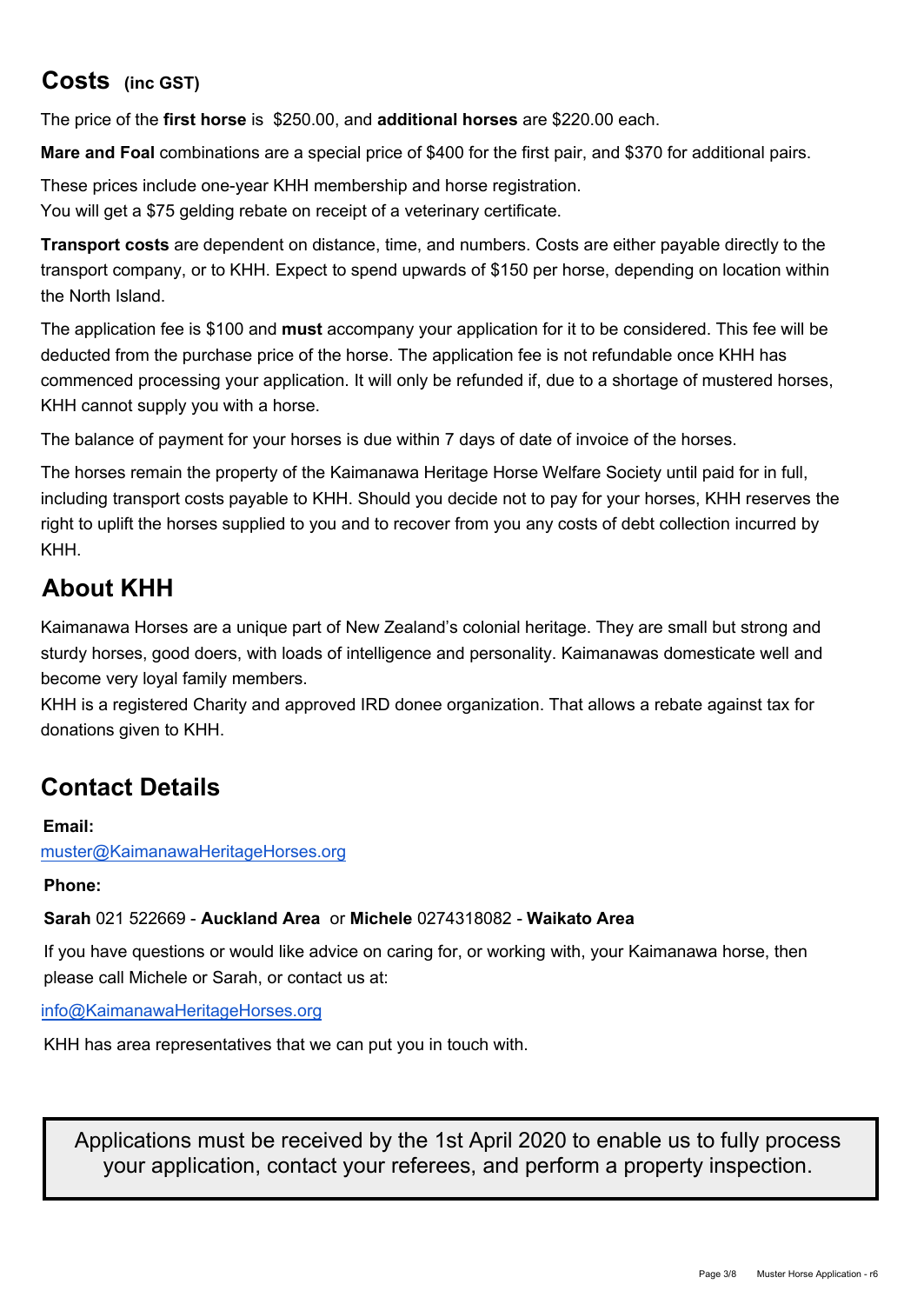

# **Application Form for Mustered Kaimanawa Wild Horses**

# **1 - Your Contact Details** *Details*

| Name                                   |                |
|----------------------------------------|----------------|
| <b>Residential Address</b>             |                |
|                                        |                |
| <b>Postal Address</b>                  |                |
|                                        |                |
| Previous Address if                    |                |
| moved in last 12 months                |                |
| Daytime Phone                          | Home Phone:    |
| Mobile Phone                           |                |
| <b>Email Address</b>                   |                |
| Occupation                             | Date of Birth: |
| Bank Acc details for any<br>refund due |                |

## **2 - Horse Preference**

Please tick horse option and specify **how many** horses. **NB**: *It is very difficult to age horses when they are mustered, so ages will be approximate.*

|                                  | Category √ Number of horses |
|----------------------------------|-----------------------------|
| FEMALE - FOAL $\Box$             |                             |
| <b>FEMALE - YEARLING</b>         |                             |
| FEMALE - ADULT $\Box$            |                             |
|                                  |                             |
| Mare and foal combination $\Box$ |                             |
| <b>MALE - FOAL</b>               |                             |
| <b>MALE - YEARLING</b>           |                             |
| <b>MALE - ADULT</b>              |                             |

| What do you intend to do with the |  |
|-----------------------------------|--|
| horses?                           |  |
|                                   |  |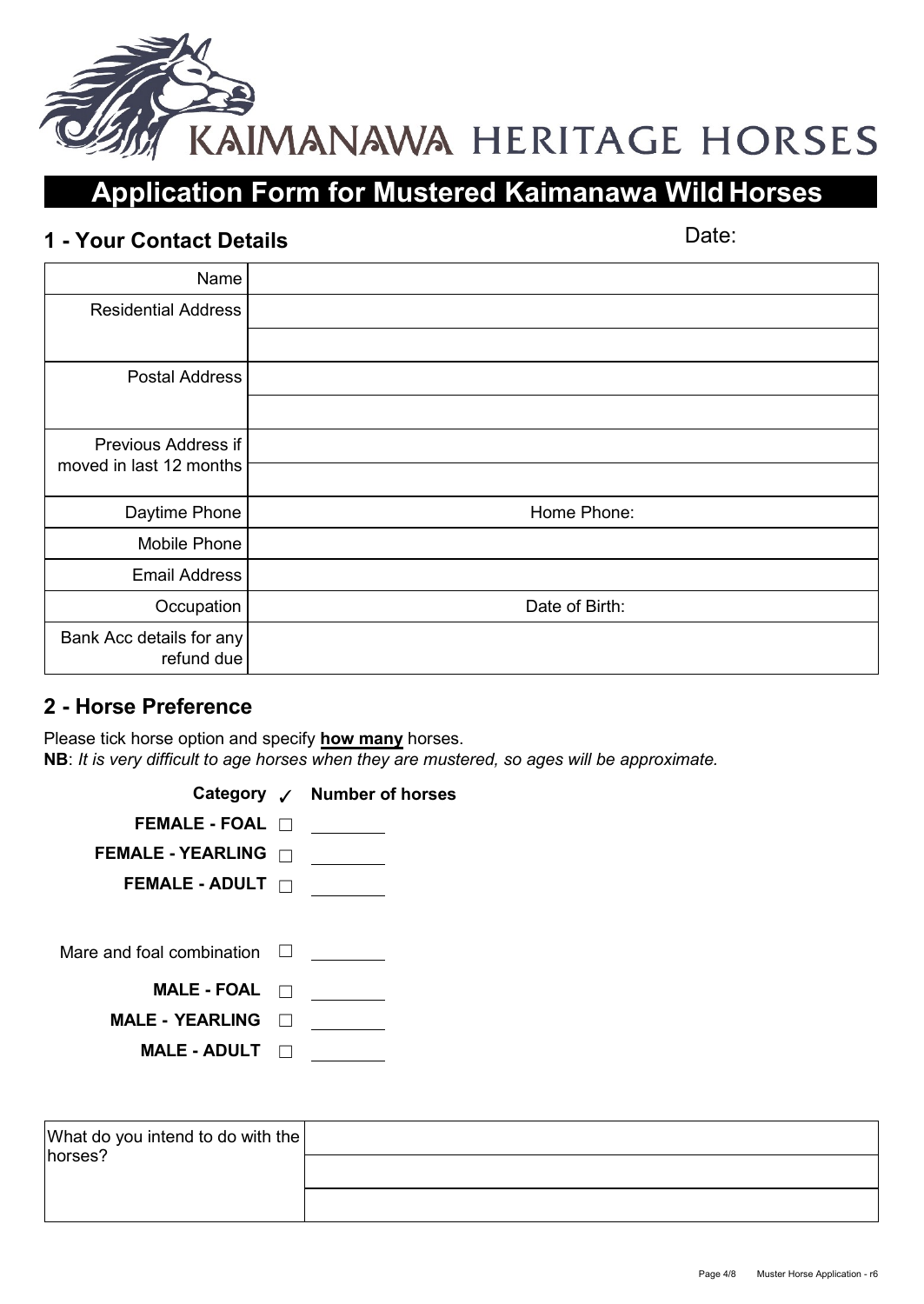## **3 - Your Property**

Complete this section even if your horse will be delivered to an alternative address (section 3b).

| Where are the horses to be<br>kept?<br>Please provide Rapid/Rural |  |
|-------------------------------------------------------------------|--|
| Inumber and full address                                          |  |
| Size of property                                                  |  |
| Other stock on property                                           |  |
| Is the property Owned / Leased /<br>Rented by you?                |  |

### **3b - Alternative Delivery**

If the horse is to be delivered to a different property, then fill in this section and get the property owner to sign the declaration.

| Alternative delivery address.<br>Please provide Rapid/Rural<br>Inumber and full address.                                                                                                                                                                                             |             |  |  |  |
|--------------------------------------------------------------------------------------------------------------------------------------------------------------------------------------------------------------------------------------------------------------------------------------|-------------|--|--|--|
|                                                                                                                                                                                                                                                                                      |             |  |  |  |
| Property owner name                                                                                                                                                                                                                                                                  |             |  |  |  |
| Property owner phone number                                                                                                                                                                                                                                                          |             |  |  |  |
| Property owner declaration                                                                                                                                                                                                                                                           |             |  |  |  |
| Spint name <sub>l</sub> declare that the above person is known to me, and I have agreed to the<br>extended use of my yards and property for the delivery and handling of the applicants Kaimanawa<br>wild horses. I understand that the terms and conditions below also apply to me. |             |  |  |  |
| Signed                                                                                                                                                                                                                                                                               | <b>Date</b> |  |  |  |

### **3c - Truck Access**

Please indicate the size of truck that can deliver to the yards

Truck only □ Truck and Trailer Unit □

## **4 - Your Experience Level**

|  | Have you previously been approved as a buyer for Kaimanawa horses? |  |  | YES / NO | (circle one) |  |
|--|--------------------------------------------------------------------|--|--|----------|--------------|--|
|  |                                                                    |  |  |          |              |  |

If yes, please state the year and from which agency (e.g. fromKHH)

What experience do you have in handling unbroken horses, or what access do you have to people with this experience?

If your horse is to go directly to a training establishment to be handled or started, then advise their contact details here and complete section 3b above:

| Name of Establishment |          |
|-----------------------|----------|
| <b>Contact Person</b> |          |
| Phone Number   Day:   | Evening: |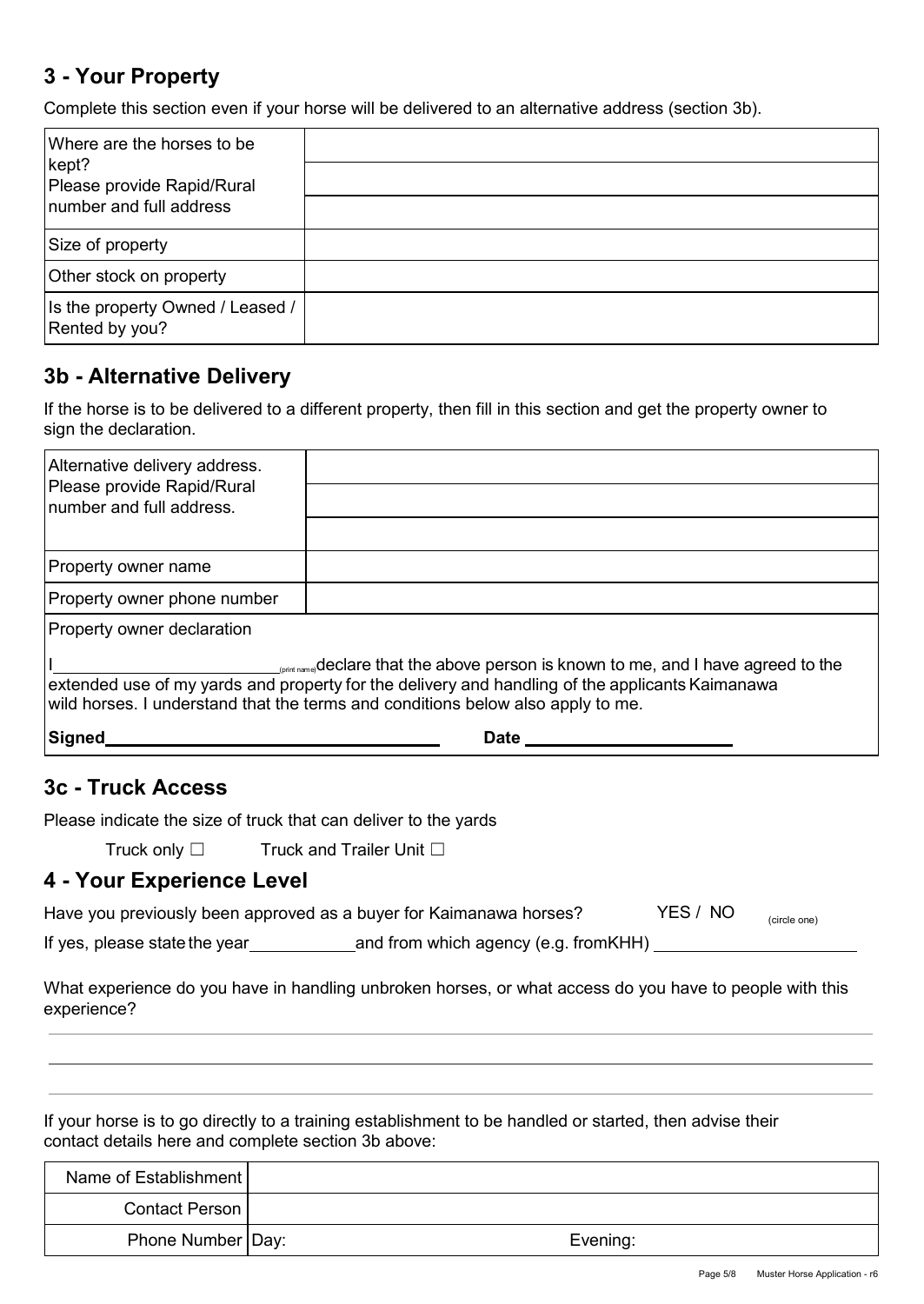## **5 - Referees**

Please provide the names and phone numbers **of two referees (not a family member) qualified to verify your knowledge and ability with horses**. A KHH representative will phone these people.

#### **Referee 1**

| Name                                                                                                                                                                 |                  |  |  |  |
|----------------------------------------------------------------------------------------------------------------------------------------------------------------------|------------------|--|--|--|
| <b>Address</b>                                                                                                                                                       |                  |  |  |  |
|                                                                                                                                                                      |                  |  |  |  |
| <b>Phone Number</b>                                                                                                                                                  | Evening:<br>Day: |  |  |  |
| (print name) declare that the above person is known to me, has<br>suitable grazing, facilities, and ability to care for the number of wild horsesrequested.          |                  |  |  |  |
| Signed:<br>Date:                                                                                                                                                     |                  |  |  |  |
| Please circle relationship to applicant: Veterinary Surgeon / Animal Welfare Inspector / MAF / SPCA /<br>KHH Area Representative / AgriQuality Livestock Consultant. |                  |  |  |  |

### **Referee 2**

| Name                                                                                                                                                                                                                          |                  |  |  |  |
|-------------------------------------------------------------------------------------------------------------------------------------------------------------------------------------------------------------------------------|------------------|--|--|--|
| <b>Address</b>                                                                                                                                                                                                                |                  |  |  |  |
|                                                                                                                                                                                                                               |                  |  |  |  |
| Phone Number                                                                                                                                                                                                                  | Evening:<br>Day: |  |  |  |
| <b>Cprint name)</b> declare that the above person is known to me, has<br>suitable grazing, facilities, and ability to care for the number of wild horsesrequested.                                                            |                  |  |  |  |
|                                                                                                                                                                                                                               |                  |  |  |  |
| Occupation: New York Contract to the Contract of the Contract of the Contract of the Contract of the Contract of the Contract of the Contract of the Contract of the Contract of the Contract of the Contract of the Contract |                  |  |  |  |
|                                                                                                                                                                                                                               |                  |  |  |  |
|                                                                                                                                                                                                                               |                  |  |  |  |
|                                                                                                                                                                                                                               |                  |  |  |  |

How did you hear about the Musters?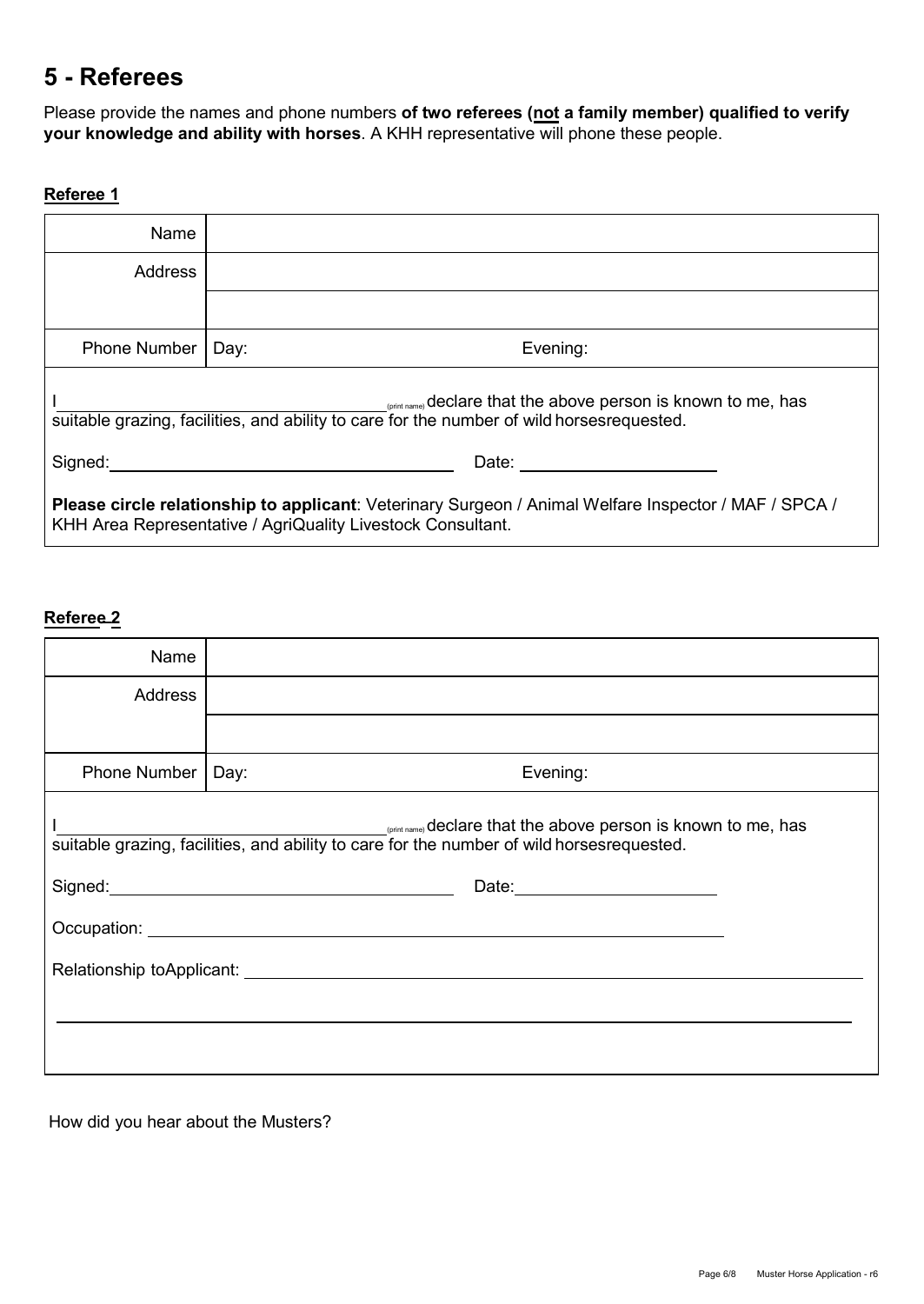## **6 - Terms and Conditions**

Please read the following terms and conditions and sign the declaration below

- A. I am responsible for the care and welfare of horses delivered, from the time that they are unloaded at my yards.
- B. I am not purchasing the horse(s) on behalf of another party.
- C. I consent to a KHH Area Representative inspecting the property and home the horse/s will be delivered to prior to application acceptance, and to conduct final home checks. Any concerns raised which require an intermediary welfare check from an area rep will be given 24 hours-notice.
- D. The number of horses delivered to me may be less than the number I have asked for.
- $E$ . The characteristics / age of the horse(s) delivered to me may not match my preference.
- F. The truck driver may refuse to unload my horse(s) if he believes the facilities I have provided are unsafe for the horse(s) or the driver.
- G I may get less than 24 hours' notice before my horse(s) are delivered.
- H The horse(s) remain the property of KHH until paid for in full, including transportation costs payable to KHH.
- I. I agree to pay KHH the balance of payment for my horse(s) and transportation within 7 days of date of invoice, and any debt collection costs arising from my failure to pay by the required date. The application fee is not refundable once KHH has commenced processing my application. It will only be refunded if, due to a shortage of mustered horses, KHH cannot supply me with a horse.
- ل I am over 18 years of age.
- $K$ . I understand that on delivery of the horse/s he/she is my responsibility. On receipt of full payment and final acceptable welfare check (please refer to KHH Welfare policy), full ownership will be passed over to me.
- L. As the buyer, you take possession of the stallion/colt/colt foal in utero. You agree to gelding your stallion/colt/colt foal in utero at the earliest opportunity, and will not breed from or on-sell the horse/s without gelding, or providing a gelding contract. Should you purchase a filly/mare/filly in utero, you agree not to breed this horse, and will on sell with a no breeding contract.

KHH's mission is to home all horses from each muster. Please understand the reason for having a no breeding requirement, is to ensure that the number of Kaimanawas mustered are able to find homes. No breeding also assists to keep welfare issues and costs to a minimum.

#### **APPLICATIONS WILL NOT BE VALID UNTIL DECLARATION ON THE FOLLOWING PAGE IS SIGNED AND RETURNED TO KHH WITH THE REQUIRED \$100.00 DEPOSIT**